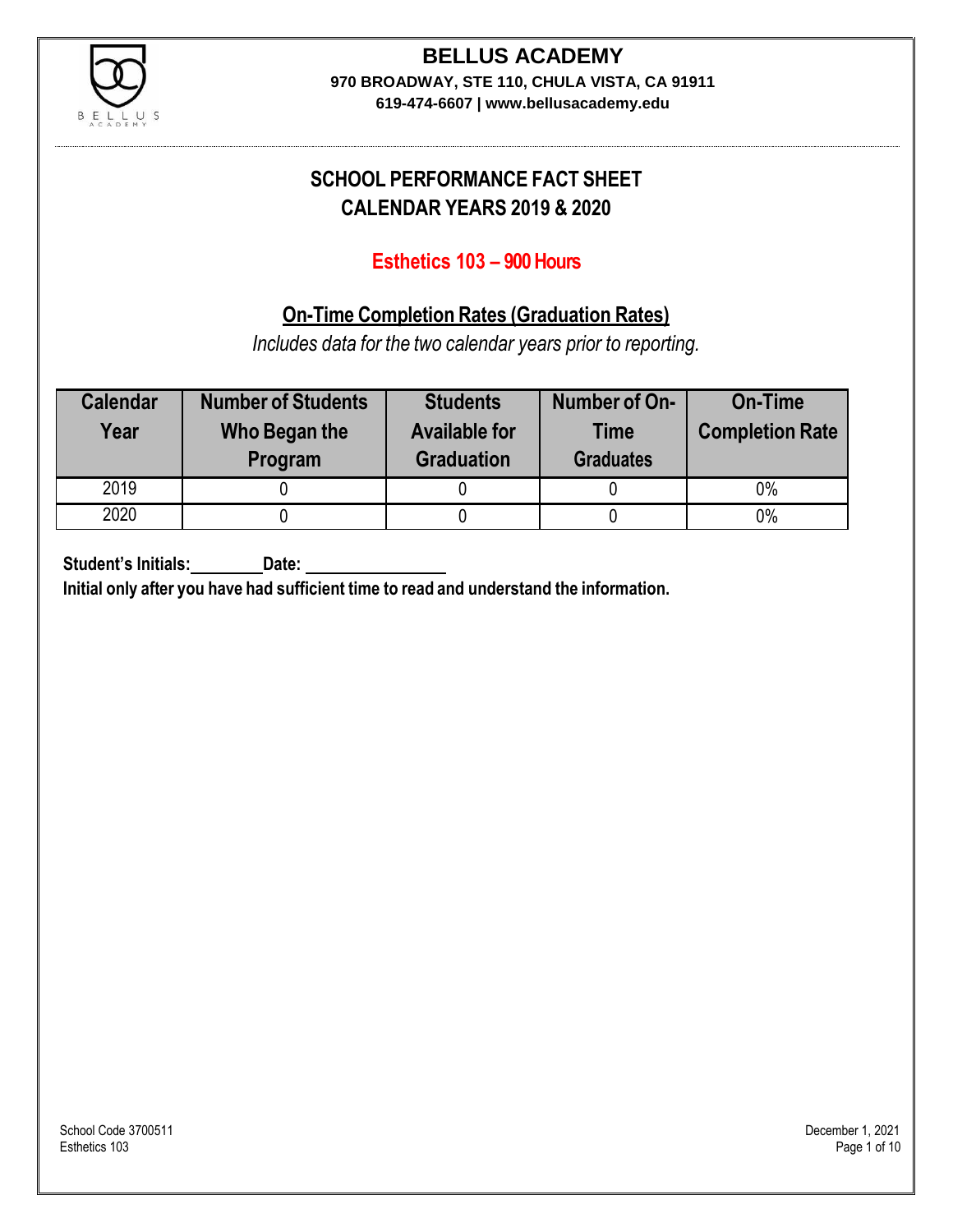

#### **Job Placement Rates** *(includes data for the two calendar years prior to reporting)*

| <b>Calendar</b> | <b>Number of</b>              | Number of        | <b>Graduates</b>                          | <b>Graduates</b>                | <b>Placement Rate %</b>                |
|-----------------|-------------------------------|------------------|-------------------------------------------|---------------------------------|----------------------------------------|
| Year            | <b>Students</b><br><b>Who</b> | <b>Graduates</b> | <b>Available for</b><br><b>Employment</b> | Employed in the<br><b>Field</b> | <b>Employed in the</b><br><b>Field</b> |
|                 | <b>Began</b>                  |                  |                                           |                                 |                                        |
|                 | Program                       |                  |                                           |                                 |                                        |
| 2019            |                               |                  |                                           |                                 | $0\%$                                  |
| 2020            |                               |                  |                                           |                                 | 0%                                     |

You may obtain from the institution a list of the employment positions determined to be in the field for which a student received education and training by contacting the Admissions Representative at this institution.

#### **Gainfully Employed Categories** *(includes data for the two calendar years prior to reporting)*

| <b>Calendar Year</b> | <b>Graduate Employed</b><br>in the Field<br>20-29 Hours Per<br><b>Week</b> | <b>Graduates Employed in the</b><br>Field at Least 30 Hours Per<br><b>Week</b> | <b>Total Graduates</b><br><b>Employed in the</b><br><b>Field</b> |
|----------------------|----------------------------------------------------------------------------|--------------------------------------------------------------------------------|------------------------------------------------------------------|
| 2019                 |                                                                            |                                                                                |                                                                  |
| 2020                 |                                                                            |                                                                                |                                                                  |

### **Part-Time vs. Full-Time Employment**

#### **Single Position vs. Concurrent Aggregated Position**

| <b>Calendar Year</b> | <b>Graduates</b><br><b>Employed in the</b><br><b>Field in a Single</b><br><b>Position</b> | Graduates Employed in the<br><b>Field in Concurrent</b><br><b>Aggregated Positions</b> | <b>Total Graduates</b><br><b>Employed in the</b><br><b>Field</b> |
|----------------------|-------------------------------------------------------------------------------------------|----------------------------------------------------------------------------------------|------------------------------------------------------------------|
| 2019                 |                                                                                           |                                                                                        |                                                                  |
| 2020                 |                                                                                           |                                                                                        |                                                                  |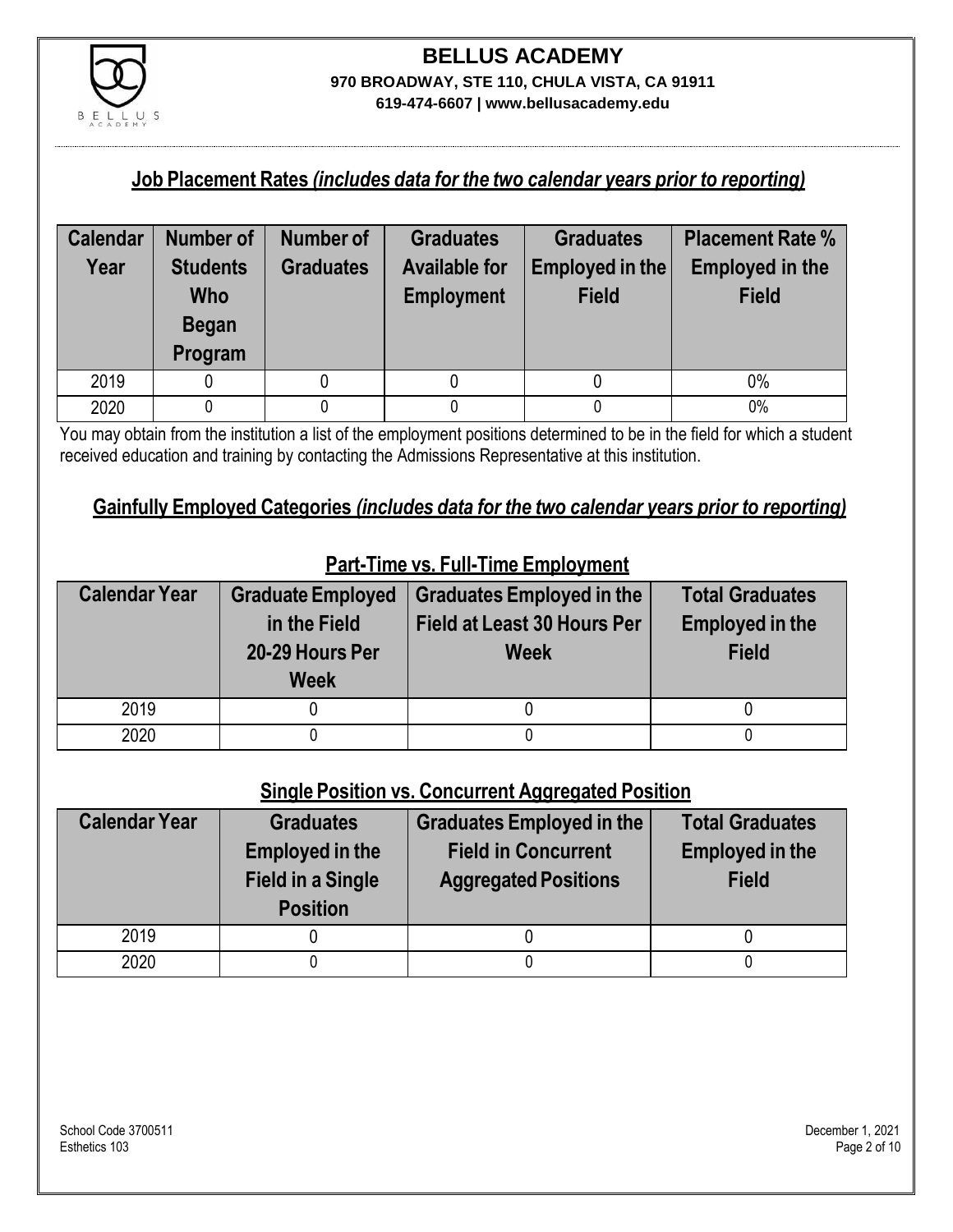

# **BELLUS ACADEMY 970 BROADWAY, STE 110, CHULA VISTA, CA 91911**

**619-474-6607 | www.bellusacademy.edu**

### **Self-Employed / Freelance Positions**

| <b>Calendar Year</b> | <b>Graduates Employed who are Self-</b> | <b>Total Graduates</b>       |
|----------------------|-----------------------------------------|------------------------------|
|                      | <b>Employed or Working Freelance</b>    | <b>Employed in the Field</b> |
| 2019                 |                                         |                              |
| 2020                 |                                         |                              |

### **InstitutionalEmployment**

| <b>Calendar Year</b> | <b>Graduates Employed in the Field who are</b><br><b>Employed by the Institution, an Employer</b><br>Owned by the Institution, or an Employer<br>who Shares Ownership with the | <b>Total Graduates</b><br><b>Employed in the Field</b> |  |
|----------------------|--------------------------------------------------------------------------------------------------------------------------------------------------------------------------------|--------------------------------------------------------|--|
|                      | Institution.                                                                                                                                                                   |                                                        |  |
| 2019                 |                                                                                                                                                                                |                                                        |  |
| 2020                 |                                                                                                                                                                                |                                                        |  |

**Student's Initials:** Date:

**Initial only after you have had sufficient time to read and understand the information.**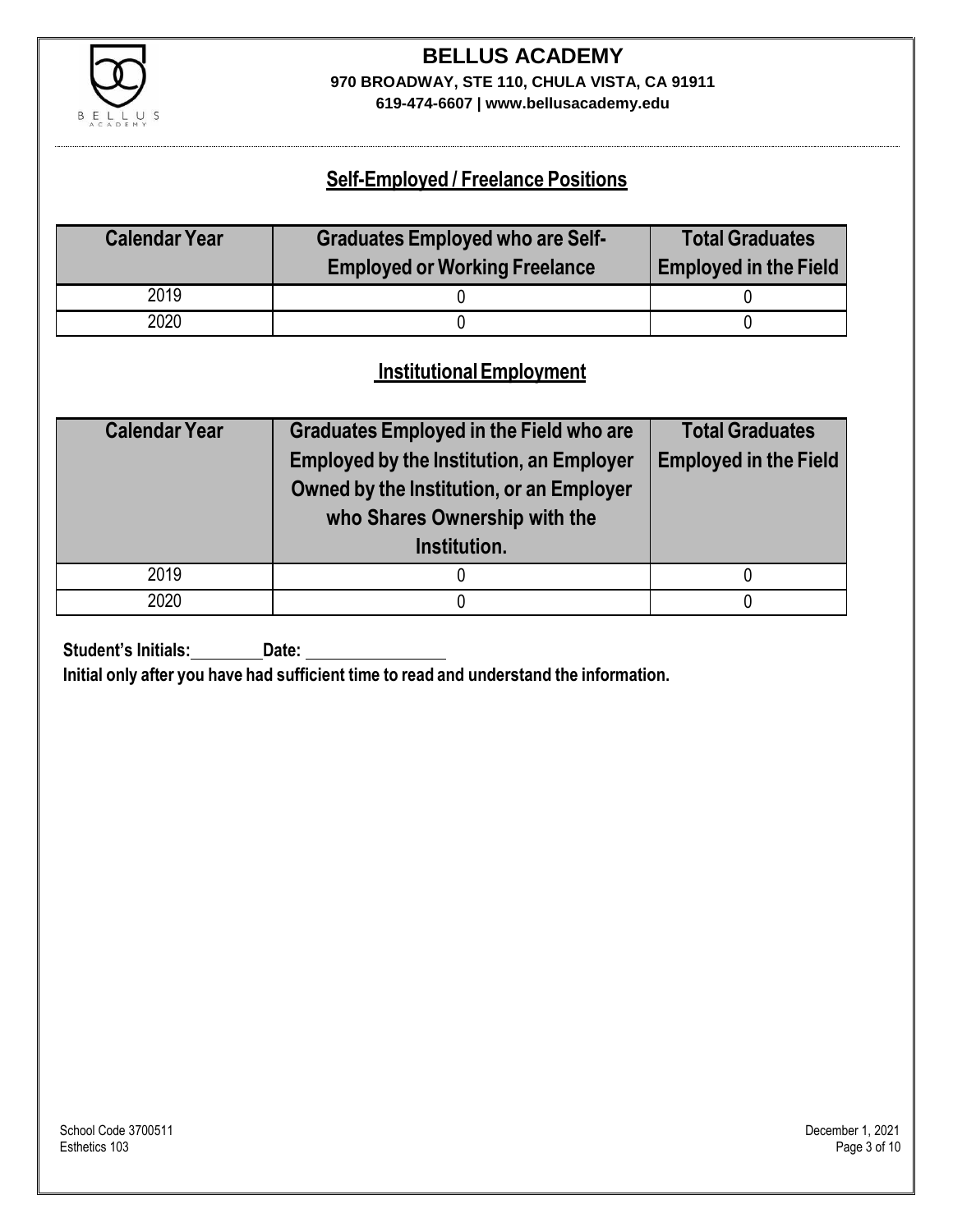

#### **License Examination Passage Rates** *(includes data for the two calendar years prior to reporting)*

| <b>Calendar</b><br>Year | Number of<br><b>Graduates in</b><br><b>Calendar Year</b> | Number of<br><b>Graduates</b><br><b>Taking Exam</b> | <b>Who</b><br><b>Number</b><br><b>First</b><br><b>Passed</b><br><b>Available Exam</b><br>Exam | <b>Number Who</b><br><b>Failed First</b><br><b>Available</b><br>Exam | <b>Passage</b><br><b>Rate</b> |
|-------------------------|----------------------------------------------------------|-----------------------------------------------------|-----------------------------------------------------------------------------------------------|----------------------------------------------------------------------|-------------------------------|
| 2019                    |                                                          |                                                     |                                                                                               |                                                                      | 0%                            |
| 2020                    |                                                          |                                                     |                                                                                               |                                                                      | 0%                            |

Licensure examination passage data is not available from the state agency administering the examination. We are unable to collect data from 0 graduates.

**Student's Initials: Date: Initial only after you have had sufficient time to read and understand the information.**

School Code 3700511 December 1, 2021<br>Esthetics 103 December 1, 2021 Esthetics 103 Page 4 of 10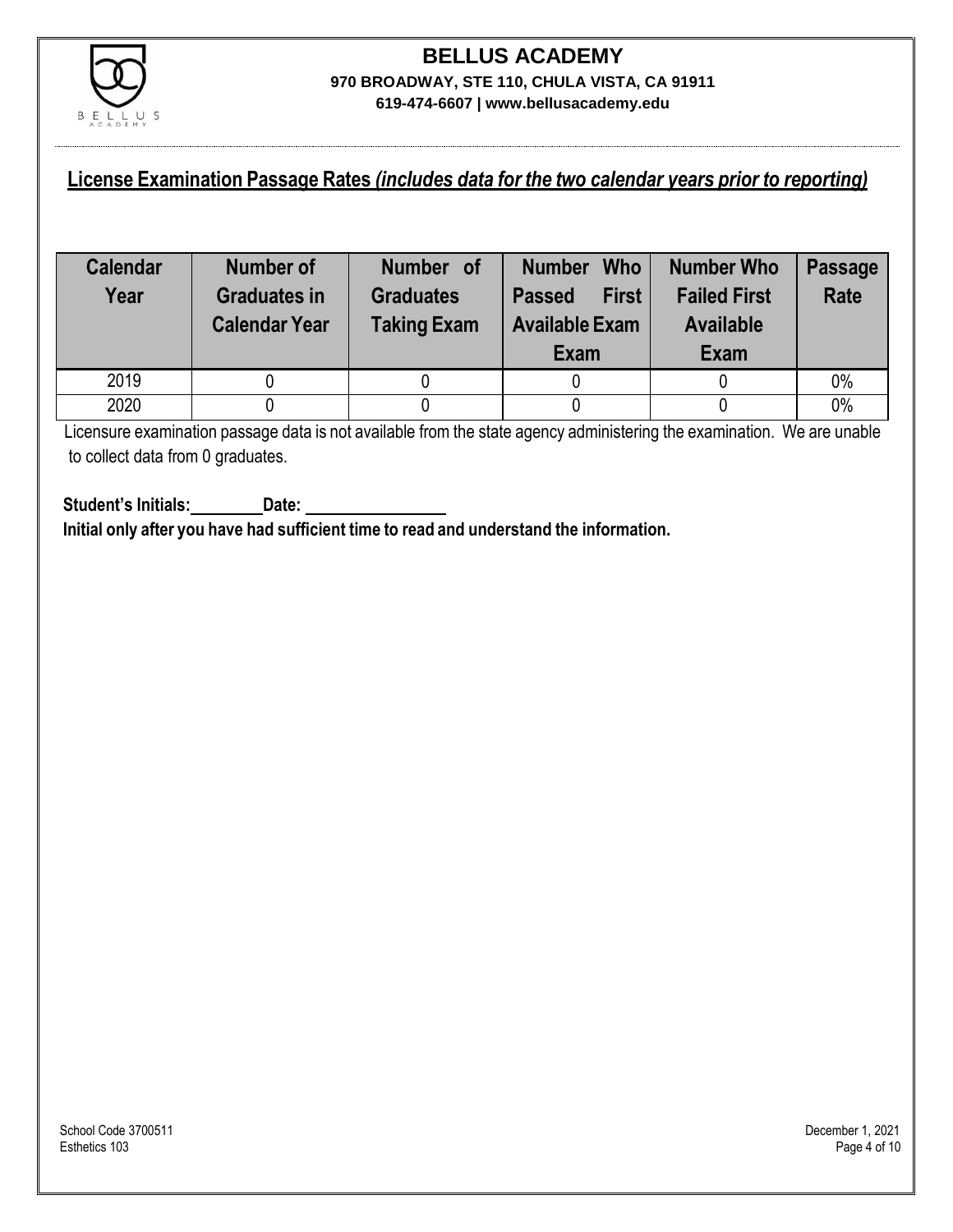

### **Salary and Wage Information** *(includes data for the two calendar years prior to reporting)*

#### **Annual salary and wages reported for graduates employed in the field.**

| <b>Calendar</b> | <b>Graduates</b>     | <b>Graduates</b>   |                   |                                                  | $ $20,001 $ \$35,001 $ $40,001 $ \$45,001 No Salary |
|-----------------|----------------------|--------------------|-------------------|--------------------------------------------------|-----------------------------------------------------|
| Year            | <b>Available for</b> | <b>Employed in</b> |                   |                                                  | <b>Information</b>                                  |
|                 | <b>Employment</b>    | <b>Field</b>       | \$25,000 \$40,000 | $\left  \frac{1}{2}$ \$45,000 $\right $ \$50,000 | <b>Reported</b>                                     |
| 2019            |                      |                    |                   |                                                  |                                                     |
| 2020            |                      |                    |                   |                                                  |                                                     |

A list of sources used to substantiate salary disclosures is available from the school. Wage and salary data was gathered using the following data: Graduate Employment verification. Additional wage and salary information may be found on the Bureau of Labor Statistics O\*Net websites for each discipline at:

**Esthetics** 

[https://www.careeronestop.org/Toolkit/Careers/Occupations/occupation](https://www.careeronestop.org/Toolkit/Careers/Occupations/occupation-profile.aspx?keyword=Skincare%20Specialists&onetcode=39509400&location=California)[profile.aspx?keyword=Skincare%20Specialists&onetcode=39509400&location=California](https://www.careeronestop.org/Toolkit/Careers/Occupations/occupation-profile.aspx?keyword=Skincare%20Specialists&onetcode=39509400&location=California)

**Student's Initials: Date:**

**Initial only after you have had sufficient time to read and understand the information.**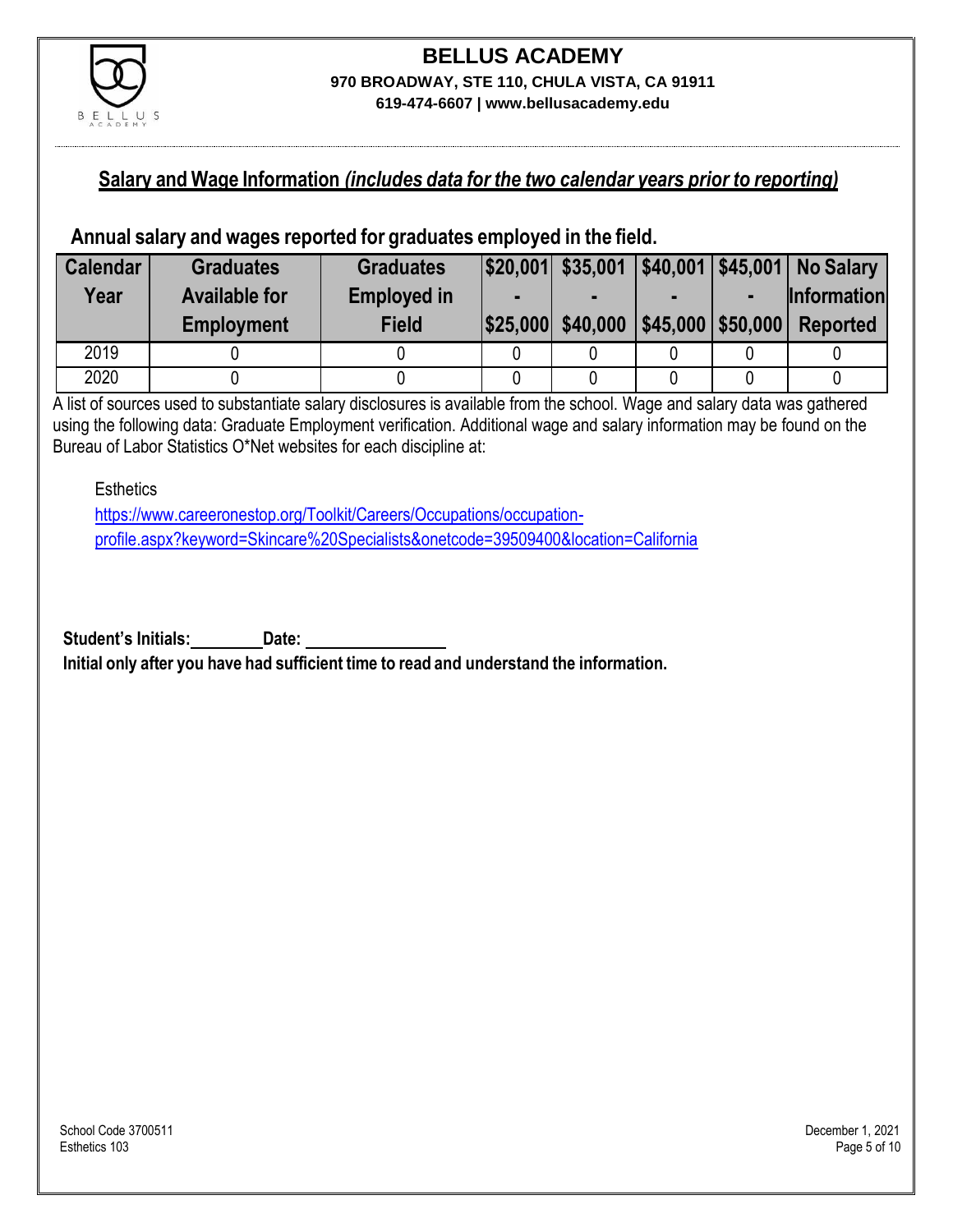

### **Cost of Educational Program**

Total charges for the program for students completing on time in 2019: **\$15,456**. Total charges may be higher for students that do not complete on time.

Total charges for the program for students completing on time in 2020: **\$15,966.** Total charges may be higher for students that do not complete on time.

**Student's Initials: Date: Initial only after you have had sufficient time to read and understand the information.**

### **Federal Student Loan Debt**

| <b>Calendar</b><br>Year(s) | <b>Most recent three</b><br>year cohort default<br>rate, as reported by<br>the United State<br><b>Department of</b><br>Education. <sup>1</sup> | The percentage of<br>enrolled students<br>receiving federal<br>student loans to<br>pay for this<br>program. | The percentage of<br>graduates who<br>took out federal<br>student loans to<br>pay for this<br>program. | The average amount of<br>federal student loan<br>debt of graduates who<br>took out federal<br>student loans atthis<br>institution. |
|----------------------------|------------------------------------------------------------------------------------------------------------------------------------------------|-------------------------------------------------------------------------------------------------------------|--------------------------------------------------------------------------------------------------------|------------------------------------------------------------------------------------------------------------------------------------|
| 2019                       |                                                                                                                                                | $0\%$                                                                                                       | $0\%$                                                                                                  | \$5.403                                                                                                                            |
| 2020                       | 6.9                                                                                                                                            | $0\%$                                                                                                       | $0\%$                                                                                                  | \$4,090                                                                                                                            |

<sup>1</sup>The percentage of students who defaulted on their federal student loans is called the Cohort Default Rate (CDR). It shows the percentage of this school's students who were more than 270 days (9 months) behind on their federal student loans within three years of when the first payment was due. This is the most recent CDR reported by the U.S. Department of Education.

**Student's Initials: Date: Initial only after you have had sufficient time to read and understand the information.**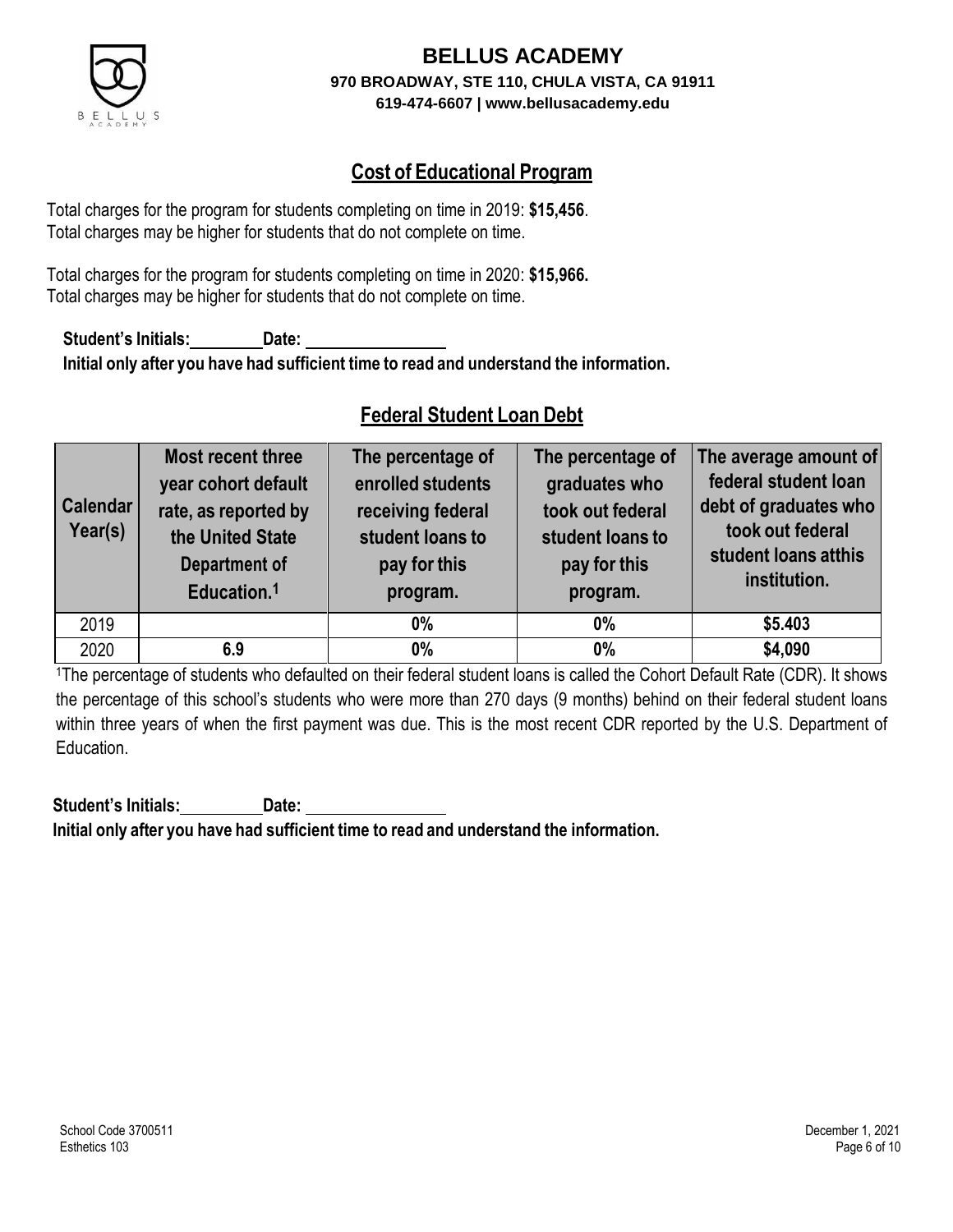

This fact sheet is filed with the Bureau for Private Postsecondary Education. Regardless of any information you may have relating to completion rates, placement rates, starting salaries, or license exam passage rates, this fact sheet contains the information as calculated pursuant to state law.

Any questions a student may have regarding this fact sheet that have not been satisfactorily answered by the institution may be directed to the Bureau for Private Postsecondary Education at 1747 N. Market Blvd, Suite 225, Sacramento, CA 95834, [www.bppe.ca.gov,](http://www.bppe.ca.gov/) toll-free telephone number (888) 370-7589 or by fax (916) 263-1897.

Student Name – Print

Student Signature Date

School Official Date Date Date Date Date Date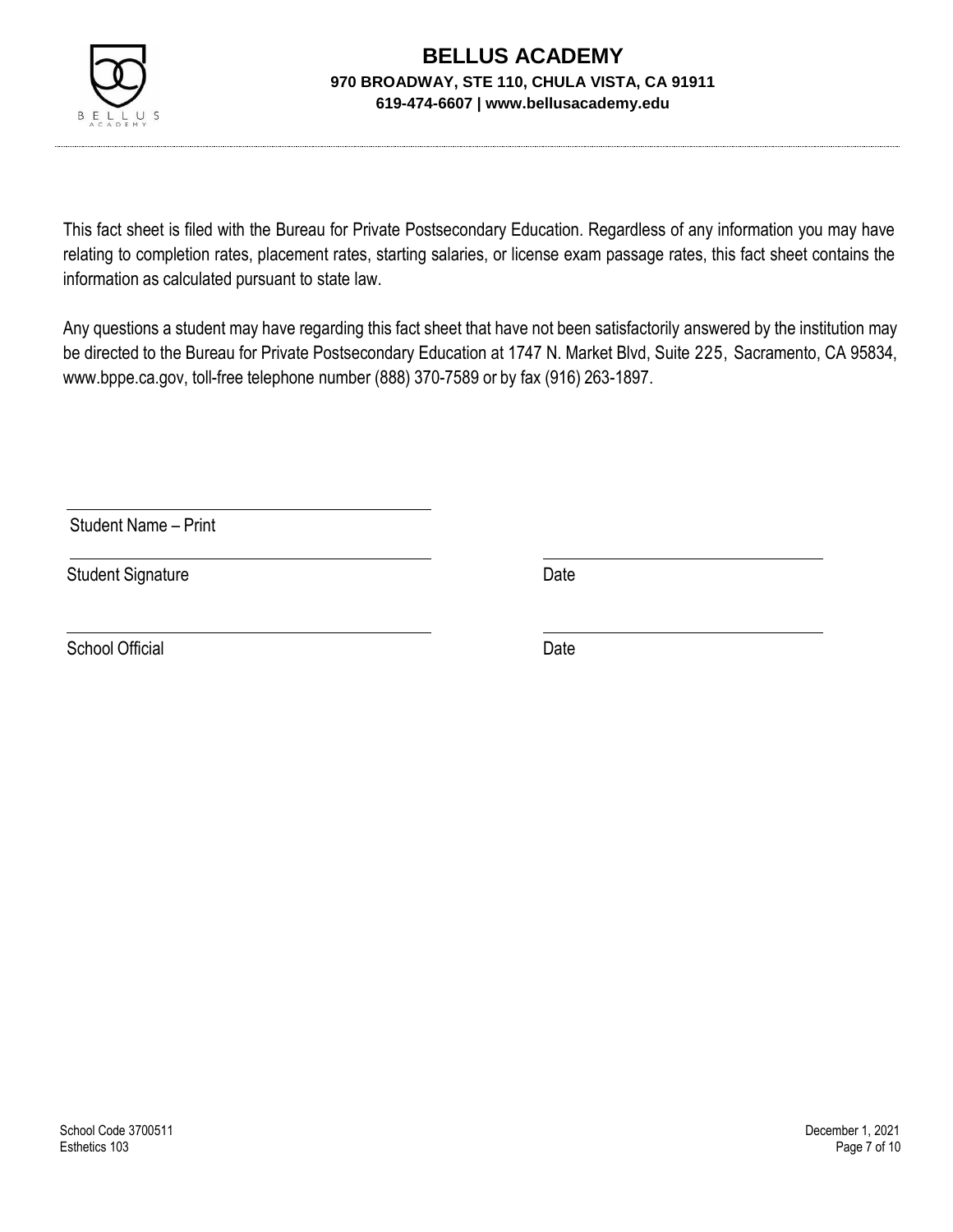

This program is new. Therefore, the number of students who graduate, the number of students who are placed, or the starting salary you can earn after finishing the educational program are unknown at the time. Information regarding general salary and placement statistics may be available from government sources or from the institution but is not equivalent to actual performance data. This program was approved by the bureau on 02/25/2021. As of 12/01/2023, two full years of data for this program will be available.

### **Definitions**

- "Number of Students Who Began the Program" means the number of students who began a program who were scheduled to complete the program within 100% of the published program length within the reporting calendar year and excludes all students who cancelled during the cancellation period.
- "Students Available for Graduation" is the number of students who began the program minus the number of students who have died, been incarcerated, or been called to active military duty.
- "Number of On-time Graduates" is the number of students who completed the program within 100% of the published program length within the reporting calendar year.
- "On-time Completion Rate" is the number of on-time graduates divided by the number of students available for graduation.
- "150% Graduates" is the number of students who completed the program within 150% of the program length (includes on-time graduates).
- "150% Completion Rate" is the number of students who completed the program in the reported calendar year within 150% of the published program length, including on-time graduates, divided by the number of students available for graduation.
- "Graduates Available for Employment" means the number of graduates minus the number of graduates unavailable for employment.
- "Graduates Unavailable for Employment" means the graduates who, after graduation, die, become incarcerated, are called to active military duty, are international students that leave the United States or do not have a visa allowing employment in the United States, or are continuing their education in an accredited or bureau-approved postsecondary institution.
- "Graduates Employed in the Field" means graduates who beginning within six months after a student completes the applicable educational program are gainfully employed, whose employment has been reported, and for whom the institution has documented verification of employment. For occupations for which the state requires passing an examination, the six months period begins after the announcement of the examination results for the first examination available after a student completes an applicable educational program.
- "Placement Rate Employed in the Field" is calculated by dividing the number of graduates gainfully employed in the field by the number of graduates available for employment.
- "Number of Graduates Taking Exam" is the number of graduates who took the first available exam in the reported calendar year.

School Code 3700511 December 1, 2021 Esthetics 103 Page 8 of 10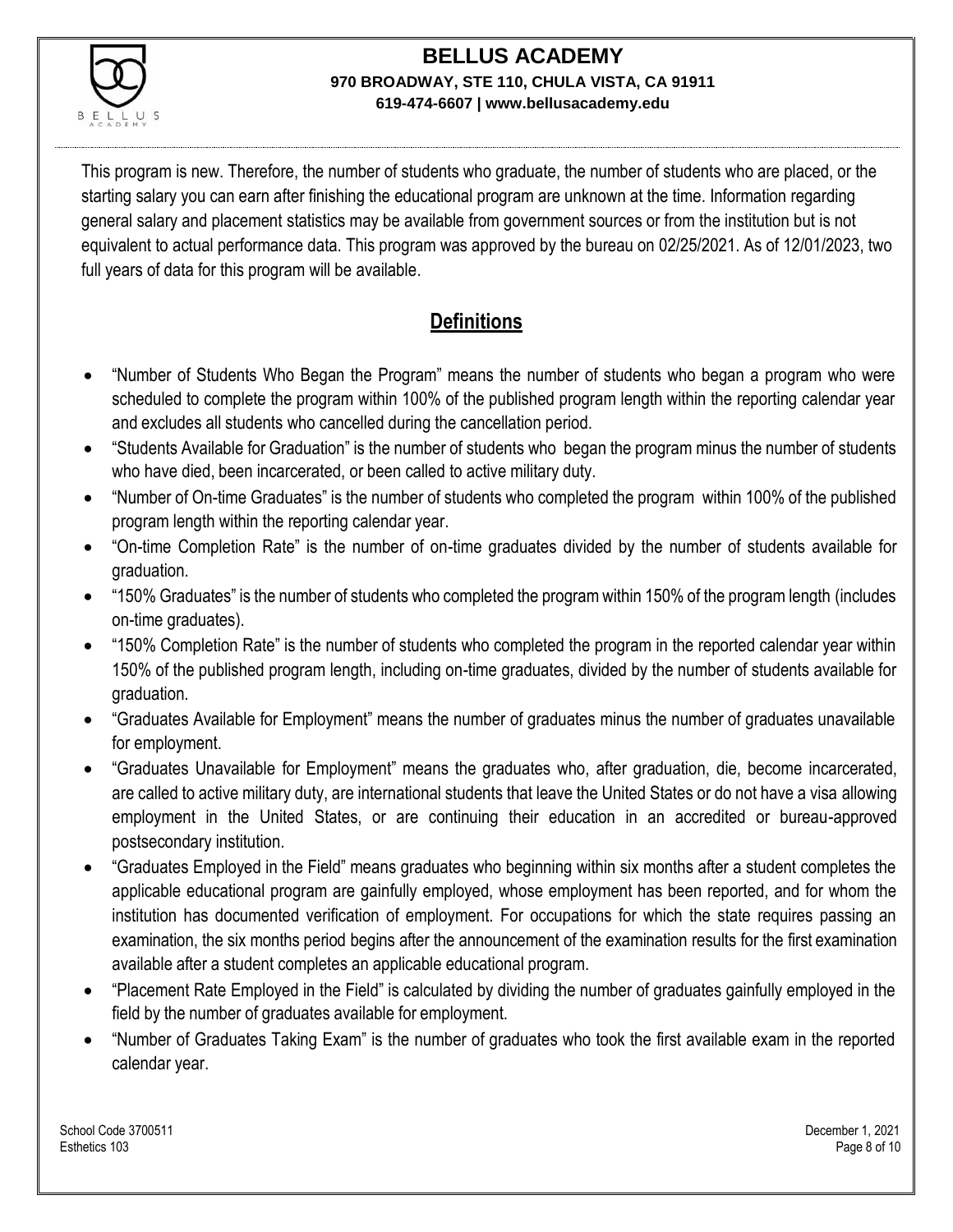

- "First Available Exam Date" is the date for the first available exam after a student completed a program.
- "Passage Rate" is calculated by dividing the number of graduates who passed the exam by the number of graduates who took the reported licensing exam.
- "Number Who Passed First Available Exam" is the number of graduates who took and passed the first available licensing exam after completing the program.
- "Salary" is as reported by graduate or graduate's employer.
- "No Salary Information Reported" is the number of graduates for whom, after making reasonable attempts, the school was not able to obtain salary information.